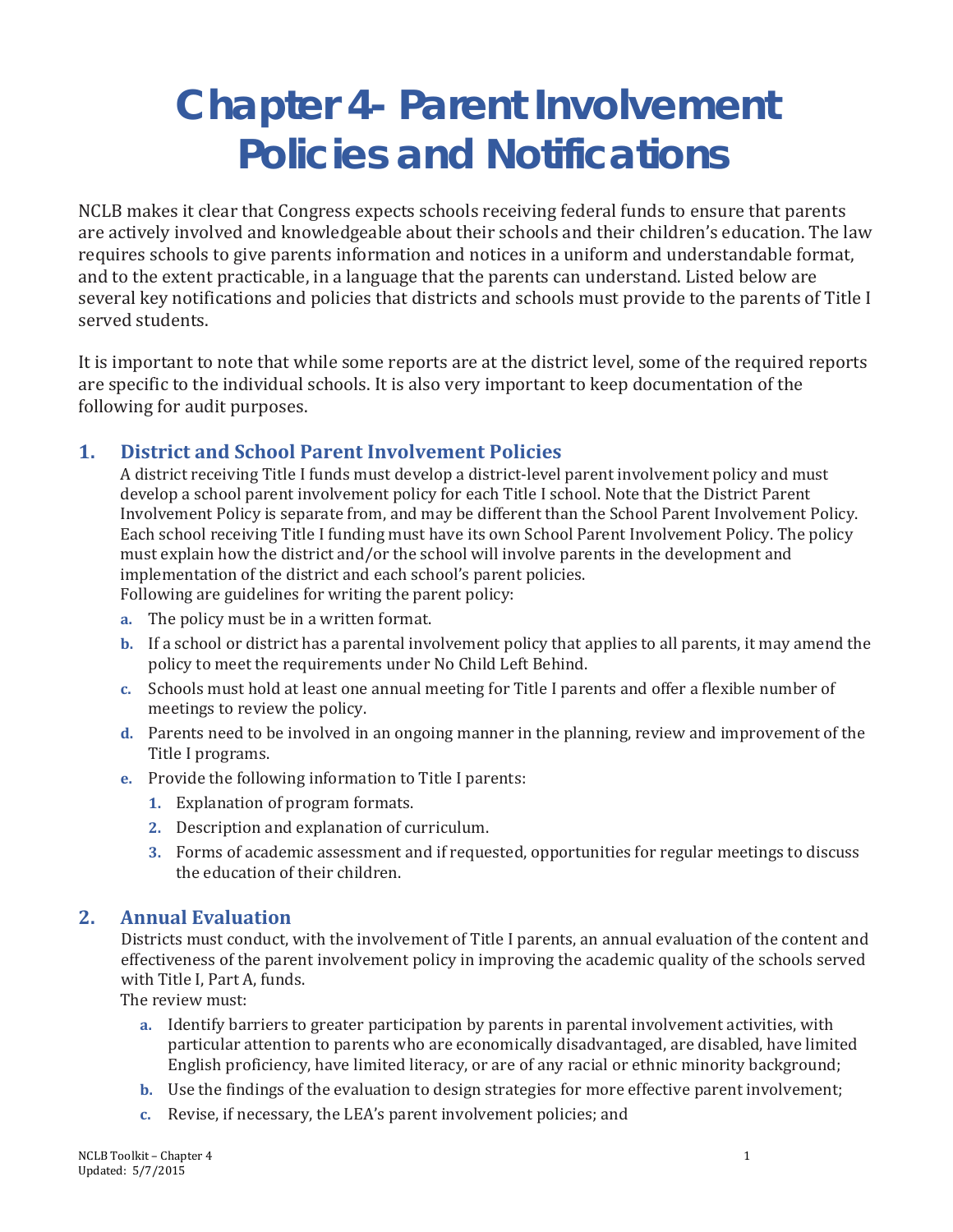**d.** Involve parents in the activities of schools served under Title I, Part A. *[Sec. 1118(a)(2)]* 

## **3. School-Parent Compact**

A school receiving Title I funds (including private school students receiving Title I services) must develop a school-parent compact that outlines the responsibilities of each party for improved student academic achievement. The school-parent compact must describe the following:

- **a.** The school's responsibility to provide high-quality curriculum and instruction in a supportive and effective learning environment that enables children served under Title I, Part A to meet the state's student academic achievement standards.
- **b.** Ways in which parents will be responsible for supporting their children's learning (for example, monitoring attendance, homework completion, or television watching; volunteering in their child's classroom; and participating as appropriate in decisions relating to the education of their children and positive use of extracurricular time).
- **c.** Additional guidance may be obtained on the Innovation and Improvement website at <http://www.isbe.net/grants/html/parent.htm> and Parent Involvement E- Bulletin #02-08 available at [http://www.isbe.net/e-bulletins/default.htm.](http://www.isbe.net/e-bulletins/default.htm)
- **d.** The importance of communication between teachers and parents on an ongoing basis through, at a minimum—
	- **1.** Parent-teacher conferences in elementary schools, at least annually, during which the compact will be discussed as it relates to the individual child's achievement.
	- **2.** Frequent reports to parents on their child's progress.
	- **3.** Reasonable access to staff, opportunities to volunteer and participate in their child's class, and observation of classroom activities. *[Sec. 1118(d)]*

# **4. Annual Title I Parent Meeting Required**

An Annual Parent Meeting is also required to review the policies above, the requirements and components of Title I and to involve parents in decisions regarding use of district and school parent involvement set-aside funds for Parent Involvement Activities.

# **5. District and School Report Cards**

- **a.** These Report Cards can be sent to parents via the students, through the mail, or made available at building administrative offices and on the district website.
- **b.** Districts and schools may use the link to the Illinois State Report Card for electronic distribution.
- **c.** Districts and schools must also provide this information in a written format to be available to those parents/guardians that do not have electronic accessibility. *[Sec. 1111(h)(1) and (2))(B)(ii)]*

## **6. Teacher Qualifications**

At the beginning of each school year, districts must notify parents that they have the right to request specific information about the professional qualifications of their child's classroom teacher(s). This information includes:

- **a.** Whether the teacher has met state qualifications and licensing criteria for the grade levels and subject areas in which the teacher provides instruction.
- **b.** Whether the teacher is teaching under emergency or conditional certification.
- **c.** The baccalaureate degree major of the teacher and other graduate certification or degree, and the field of discipline of the certification and/or degree.
- **d.** The information must also disclose whether the child is provided services by paraprofessionals,

NCLB Toolkit – Chapter 4 2 Updated: 5/7/2015